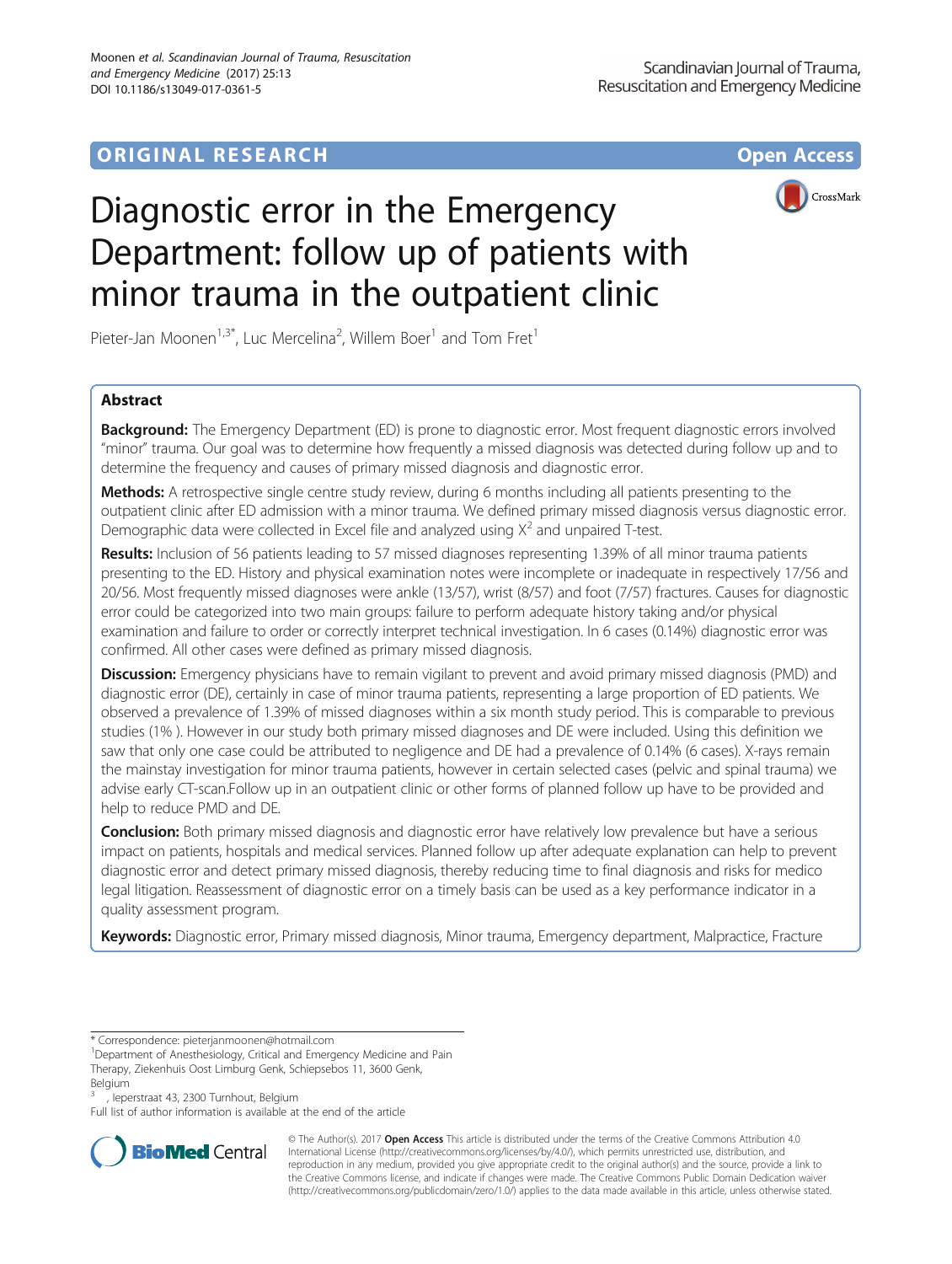# Background

The Emergency Department (ED) is a high pressure, challenging work place. Clinical practice, due to excessive stresses and strains, is prone to diagnostic error (DE) and subsequent litigation [\[1](#page-5-0)–[4\]](#page-5-0). Diagnostic errors have implications for patient care and may cause prolonged work incapability, increased (medical) costs [\[4](#page-5-0)], give rise to negative publicity and may eventually lead to medico legal prosecution [[1, 3](#page-5-0)].

Several factors contribute to a high pressure working environment: large numbers of patients, crowding, large variety in pathology, unclear acuity of complaints, frequent distractions and shiftwork can all contribute [\[1, 5](#page-5-0), [6\]](#page-5-0).

In the last two decades litigation against both doctors and ED's relating to DE has increased significantly. Between 4 and 6 percent of all medical malpractice claims in the United States stem from the ED [\[1](#page-5-0), [3](#page-5-0)]. Thomas et al. [\[5](#page-5-0)] demonstrated a relatively low prevalence of adverse events (defaults in medical management) in the ED. However, when an adverse event was present, and the fault was attributed to an ED physician, 94.8% of cases was considered to be negligent. In malpractice claim studies the most frequent cause for litigation was missed diagnosis [\[1](#page-5-0), [3](#page-5-0), [5](#page-5-0)].

Most frequent DE or missed diagnoses in the ED involved "minor" trauma: fractures, luxations and soft tissue lesions [[1, 4](#page-5-0), [7](#page-5-0), [8\]](#page-5-0). Similarly in pediatric malpractice cases fractures are the most common DE and ED physicians were involved in up to 45% of malpractice lawsuits [\[7](#page-5-0)].

The majority of studies concerning missed diagnosis and DE in the ED were performed in Anglo-Saxon countries and there are limited data from European countries. In Belgium no such data have been published.

The goal of our study was to determine how frequently a missed diagnosis was detected during follow up at an outpatient clinic (OPC). We wanted to determine the frequency and causes of primary missed diagnosis and DE.

# **Methods**

# **Definitions**

Primary missed diagnosis (PMD): a diagnosis that was unavoidably missed and could only be discovered after follow up and secondary technical investigations (CT/MRI).

Diagnostic error (DE): a diagnosis which, after evaluation of performed clinical and technical investigations, should have been made (in the ED) but was only discovered after follow up [\[2](#page-5-0), [3](#page-5-0)].

Negligence: care below standard level of performance expected from an average practitioner who treats similar problems at the same time frame [[9](#page-5-0)].

Minor trauma: traumatic or accidental injury with a maximal Injury Severity Score of 9/75, and trauma without necessity for invasive procedures [[10](#page-5-0)].

# Study design and setting

This study was approved by the hospitals ethics committee. It was a single centre study in a regional training hospital in Belgium. The ED has an annual attendance of approximately 44000 patients. An attending staff Radiologist is present at all times and provides a permanent 24 hour service. The ED is staffed by junior and senior residents from different disciplines (surgery, anesthesiology, emergency and internal medicine) under supervision of an Attending Physician. For a 6 month period,  $1<sup>st</sup>$  of January until the 30<sup>th</sup> of June 2015, patients medical files were retrospectively reviewed for presence of a new diagnosis in comparison to ED diagnosis.

Patient files were included by doctors working at the OPC. The files were reviewed by a independent investigator for false positive inclusion. After revision of all data the investigator deducted on a case by case basis if a missed diagnosis was a PMD or could be attributed to DE. In case of suspected error the case was passed to a second investigator to confirm or refute DE. In case of confirmed DE the investigators were asked to determine if this error could have been prevented and/or was caused by negligence.

Inclusion criteria: all patients of all ages after ambulatory ED admission, attending a subsequent outpatient follow up clinic and with a different diagnosis in comparison to ED diagnosis.

Exclusion criteria: non-trauma patients, intra-cranial and thoraco-abdominal trauma of internal organs, patients admitted to hospital, loss to follow up, all knee trauma with planned advanced imaging techniques.

Data were collected after research of the patient files and data subsets collected in the ED. Our primary focus concerned human factors (patient factors, cognitive and skillset errors) contributing to diagnostic failure. Due to the retrospective nature we were unable to take systemic factors (pre hospital care, distractors and work environment) in account as factors for diagnostic failure [\[11](#page-6-0)].

Collected data from patient files are: hour of ED attendance and time to final diagnosis, age, initial diagnosis, means of transport to ED, presence and adequacy of physical examination and of history, immobilizing therapy in ED, primary technical investigations at the ED and secondary investigations leading to final diagnosis, patient referral, final diagnosis.

Demographic data were analyzed using  $X^2$  and unpaired T-test.

History and physical examination notes were rated on a scale (adequate-incomplete-insufficient) according to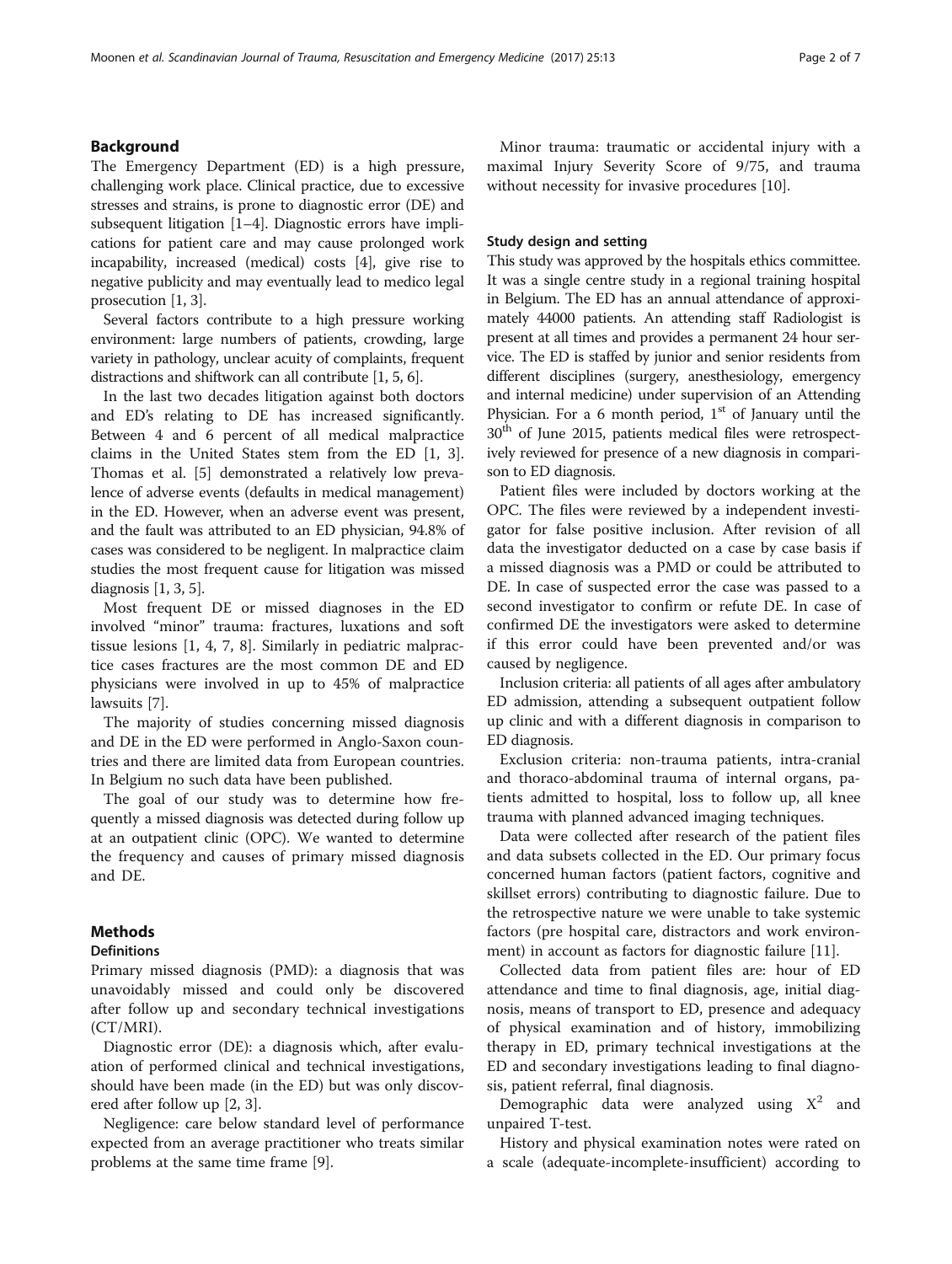adequacy in comparison to teaching gold standards and clinical decision rules [[12](#page-6-0)–[14](#page-6-0)].

# Results

During the 6 month study period 4,025 ambulant patients presented at the ED with minor trauma. One thousand and eight hundred thirty four patients were registered at the OPC within the study period representing an attendance of 45.6%. After patient record review, 56 patients were included, representing 1.39% of all minor trauma patients. Fifty-seven new diagnoses were made. There was a significant statistical difference in age  $(44 \text{ vs. } 34, \text{ p} < 0.005)$  and hour  $(13.34 \text{ h vs. } 10.005)$ 14.55 h,  $p < 0.035$ ) of presentation of our population in comparison to overall minor trauma patients. The median time between ED presentation and final diagnosis was 9 days.

Most patients presented with direct ankle trauma (11/ 56), falls (10/56) and traffic accidents (8/56) (Table 1). The majority presented with a unifocal problem (36/56).

History and physical examination notes were incomplete or inadequate in respectively 17/56 (30.4%) and 20/ 56 (35.7%). In 10/56 cases physical examination was insufficient in comparison to the noted complaints. In 7/56 cases, both history and physical examination notes were deemed insufficient.

Technical investigations performed at the ED were mostly limited to x-rays. In only 5/56 cases, a CT scan or ultrasound were performed (Table 2). In contrast to the ED the majority of technical investigations ordered in the OPC were CT and MRI scans, cfr. Tables 2 and [3](#page-3-0). In 53 cases x-ray protocols were strictly negative, though in three cases a diagnosis was suggested. In all other

Table 1 Presenting complaints

| Type or area of complaint | Number         |
|---------------------------|----------------|
| Shoulder                  | $\overline{2}$ |
| Elbow                     | $\overline{2}$ |
| Wrist                     | 3              |
| Hand                      | 3              |
| Both arm and leg pain     | $\overline{2}$ |
| Knee                      | $\overline{2}$ |
| Ankle                     | 11             |
| Foot                      | 5              |
| Leg                       | 3              |
| Spine                     | $\overline{2}$ |
| Chest                     | 1              |
| Nose                      | $\overline{2}$ |
| Traffic accident          | 10             |
| Accidental fall           | 8              |
| Total                     | 56             |

|  |  | Table 2 Technical investigations in the ED |  |  |  |
|--|--|--------------------------------------------|--|--|--|
|--|--|--------------------------------------------|--|--|--|

| Tests      | Area          | Specific location | number         |
|------------|---------------|-------------------|----------------|
| X-ray      |               |                   |                |
|            | Face          | Nose              | 1              |
|            | Upper limb    | Shoulder          | 7              |
|            |               | Elbow             | 3              |
|            |               | Wrist             | 8              |
|            |               | Hand              | 5              |
|            |               | Finger            | $\overline{2}$ |
|            |               | Humerus           | 6              |
|            |               | Radius/ulna       | 6              |
|            | Lower limb    | Hip               | 8              |
|            |               | Knee              | 9              |
|            |               | Ankle             | 16             |
|            |               | Foot              | 9              |
|            |               | Femur             | 6              |
|            |               | Tibia/fibula      | 7              |
|            | Pelvis        |                   | 5              |
|            | Spinal column | Cervical spine    | 9              |
|            |               | Thoracic spine    | 2              |
|            |               | Lumbar spine      | $\overline{4}$ |
|            | Thorax        |                   | 7              |
| CT scan    |               | Brain             | 3              |
|            |               | Cervical spine    | 3              |
| Ultrasound |               |                   | $\overline{2}$ |
| Total      |               |                   | 128            |

cases diagnosis was only possible when more advanced techniques were performed.

In a majority of cases the diagnosis mentioned in the ED rapport were distortions (27/56) or contusions (19/56) of the joint or limb. Fifty-seven new diagnoses were made due to further investigation. One patient had two missed fractures (of which one complaint was not registered in the ED files). The most frequent new diagnoses were ankle (13/57), wrist (8/57) and foot (7/57) fractures (Table [4](#page-3-0)). Avulsion fractures and non-displaced (burst) fractures were most commonly missed. Except for one case with full rotator cuff rupture, no soft tissue lesions were diagnosed.

In only two cases reasonable doubt about the diagnosis, with negative x-rays, was mentioned in patient files and patients were deliberately referred for further investigation. All other patients were referred to the OPC in accordance to hospital protocol and standard of care.

Two soft casts were applied, in 28 patients a soft immobilizing bandage was applied. Twenty three patients had to be referred for specialist advice with new diagnoses having a (significant) impact on treatment varying from cast application to surgical procedure.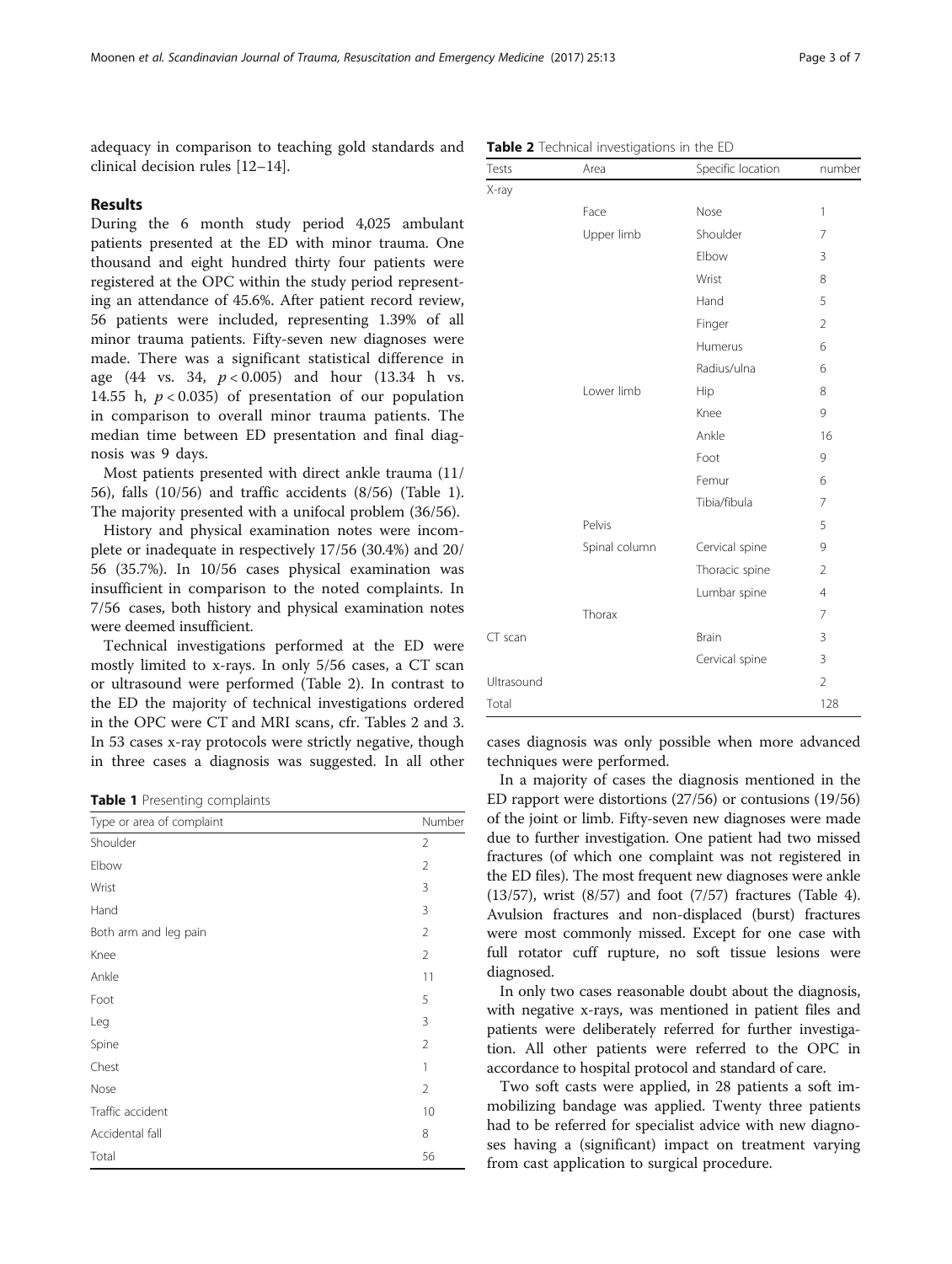Table 4 Diagnosis

| Tests      | Area          | Specific location | number         |
|------------|---------------|-------------------|----------------|
| X-ray      | Thorax        |                   | 3              |
|            | Upper limb    |                   | 3              |
|            | Sacrum        |                   | 1              |
|            | Clavicle      |                   | 1              |
| CT         | Spinal column | Lumbar spine      | 3              |
|            |               | Cervical spine    | 1              |
|            | Maxillofacial |                   | $\overline{2}$ |
|            | Lower limb    | Hip               | $\overline{2}$ |
|            |               | Ankle             | 16             |
|            |               | Foot              | $\overline{4}$ |
|            |               | Knee              | $\overline{2}$ |
|            |               | Full leg          | 1              |
|            | Upper limb    | Wrist             | 8              |
|            |               | Hand              | 1              |
|            |               | Shoulder          | 3              |
|            | Thorax        |                   | 1              |
| Ultrasound |               |                   | 3              |
| <b>MRI</b> |               | Knee              | 3              |
|            |               | Wrist             | 1              |
| total      |               |                   | 59             |

<span id="page-3-0"></span>Table 3 Technical investigations in the OPC

DE was suspected in ten cases after record evaluation by the first investigator. In six cases (0.14% of minor trauma patients) DE was confirmed after evaluation by the second investigator. In one specific case (a pathologic arm fracture in a 2 year old boy) DE and negligent care were suspected due to incomplete physical examination and failure to request adequate radiologic investigation. In three cases both radiological investigation and clinical presentation suggested a fracture. In the two remaining cases patient complaints were not pursued during clinical or technical investigation but eventually led to missed fractures.

# **Discussion**

Emergency physicians have to remain vigilant to prevent and avoid PMD and DE, certainly in case of minor trauma patients, representing a large proportion of ED patients. Several studies have already demonstrated that missed or misdiagnosed fractures are among the most frequently missed diagnoses [[1](#page-5-0), [2](#page-5-0), [8](#page-5-0), [15](#page-6-0)]. In our study we observed a prevalence of 1.39% of missed diagnoses within a six month study period. This is comparable to previous studies with a relative prevalence of 1% [\[2](#page-5-0), [8](#page-5-0)], however in our study both primary missed diagnoses and DE were included. Using this definition we saw that only one case could be attributed to negligence and DE had a prevalence of 0.14% (6 cases).

| Area             | Specific<br>location | Diagnosis                         | Number | Diagnostic<br>error |
|------------------|----------------------|-----------------------------------|--------|---------------------|
| Face             | Nose                 | Os nasale fracture                | 2      |                     |
| Upper<br>limb    | Shoulder             | Clavicula fracture                | 1      |                     |
|                  |                      | Rotator cuff rupture              | 1      |                     |
|                  | Elbow                | Avulsion fracture                 | 1      |                     |
|                  | Wrist                | Carpal bone fracture              | 3      |                     |
|                  |                      | Radial metafyse<br>fracture       | 4      |                     |
|                  |                      | Scapholunar<br>ligament rupture   | 1      |                     |
|                  | Hand                 | Metacarpal fracture               | 2      |                     |
|                  | Humerus              | Pathologic humerus<br>fracture    | 1      | 1                   |
|                  | Lower arm            | Radial burst fracture             | 1      |                     |
|                  |                      | Mid ulna fracture                 | 1      |                     |
| Lower<br>limb    | Hip                  | Major tubercle<br>fracture        | 1      |                     |
|                  | Knee                 | Patella avulsion<br>fracture      | 3      |                     |
|                  |                      | Tibia plateau fracture            | 2      |                     |
|                  | Ankle                | Talar avulsion fracture           | 5      |                     |
|                  |                      | Tibia fracture                    | 4      |                     |
|                  |                      | Fibula fracture                   | 1      |                     |
|                  | Foot                 | Talar dislocation                 | 1      |                     |
|                  |                      | Calcaneus avulsion<br>fracture    | 2      |                     |
|                  |                      | Calcaneus fracture                | 1      | 1                   |
|                  |                      | Metatarsal fracture               | 4      |                     |
|                  |                      | Tarsal and metatarsal<br>fracture | 2      | 1                   |
|                  | Femur                | Femoral condyl<br>fracture        | 1      |                     |
|                  | Tibia/fibula         | Distal tibial fracture            | 1      |                     |
| Pelvis           |                      | Os sacrum                         | 1      |                     |
|                  |                      | Pelvic ring fracture              | 2      | 1                   |
| Spinal<br>column | Cervical spine       | C7 fracture                       | 1      |                     |
|                  | Thoracic spine       | Burst fracture                    | 1      |                     |
|                  | Lumbar spine         | Burst fracture                    | 2      | 1                   |
| Thorax           | Rib                  | Non displaced rib<br>fracture     | 3      |                     |
|                  | Sternum              | Manubrium                         | 1      | 1                   |
| Total            |                      |                                   | 57     | 6                   |

Most previous articles concerning missed diagnosis and DE are retrospective in nature. Our study is no different in this aspect. We are aware of the limitations entailed to this type of study.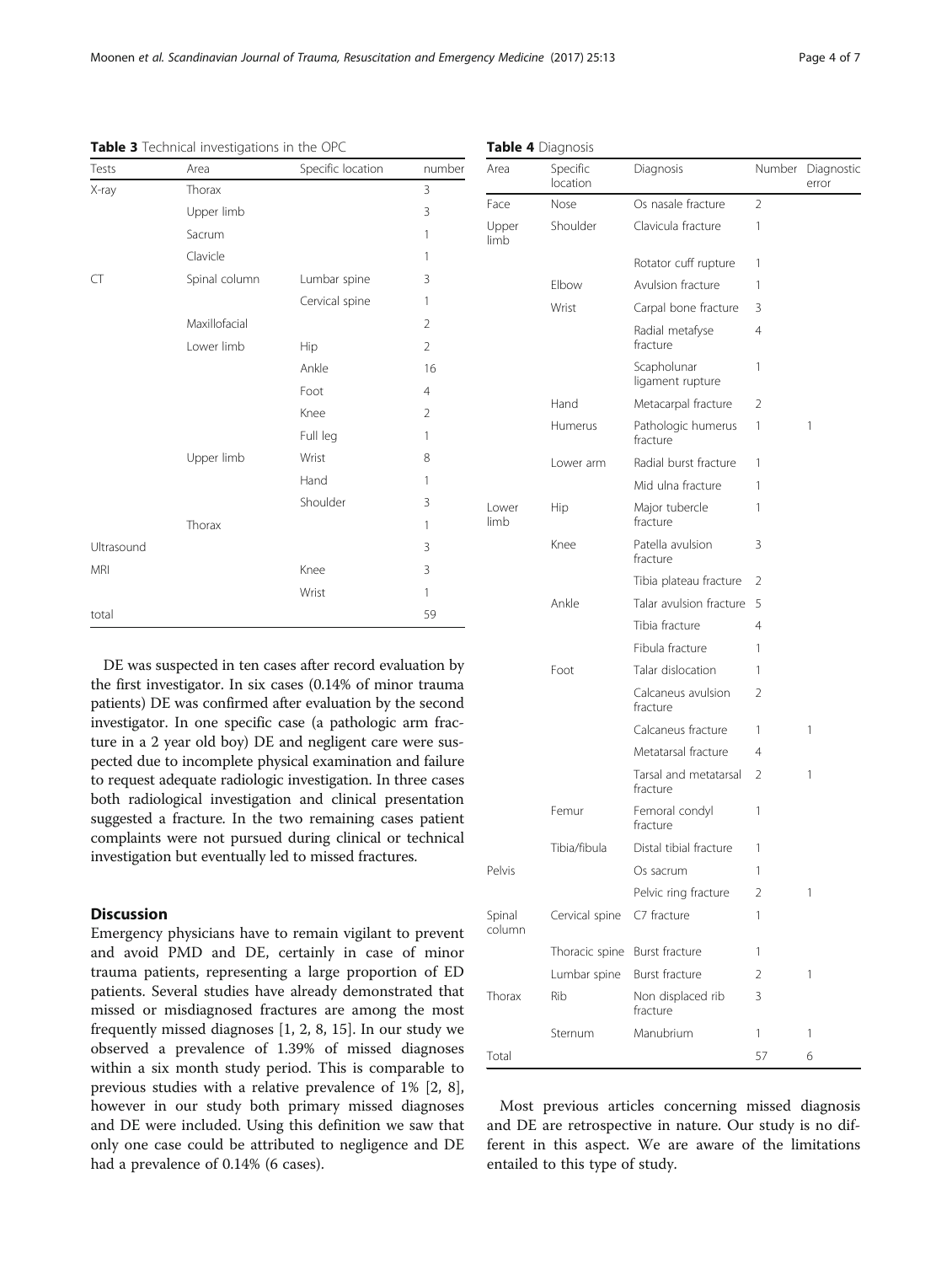- 1. Possible inclusion selection bias due to loss of follow up. With an attendance of 45.6% at the OPC in comparison to the total number of patients seen at the ED a certain number of patients with missed diagnoses were not detected.
- 2. The retrospective study nature has its limitations. In particular, all information is dependent on the adequacy of Doctors administration and notes. It is not implausible that in several cases history taking and physical examination might have been performed better than perceived in the notes.
- 3. This study was a single centre study. Possibly our data are not comparable to other EDs due to differences in primary care and follow up.
- 4. Statistical significant differences in age and time of presentation were not of clinical significance and could be attributed to sample size differences.
- 5. Our study design did not permit us to investigate all aspects related to DE. Previous work on DE already demonstrated that DE is a multifactorial problem. Considering these limitations we mainly investigated human factors causing diagnostic failure (cognitive and skill-set error) [\[11\]](#page-6-0).

Despite the relatively low percentage of missed diagnoses, they nevertheless have a negative impact on patients (incorrect or inadequate therapy, prolonged pain, postponed recovery, prolonged work incapability), hospitals (increased workload, revisits, negative publicity, medicolegal liability) and medical services (financial burden).

In comparison to previous studies, we added the concept (and definition) of PMD. Sohn et al. already pointed out that only a minority of missed diagnosis could be attributed to DE and/or negligence [\[16](#page-6-0)]. A majority of cases were caused by system errors or could not be attributed to error. By adding the definition of PMD we tried to make a more clear distinction between an unavoidably missed diagnosis and avoidable missed diagnosis in the ED.

We detected 56 patients with in total 57 missed diagnoses. Within this group six out of 56 cases were considered to be the result of DE of which only one case was due to negligence. Based on these data it was not possible to detect a link between the ED system used and the frequency DE or PMD. No patient factors (complaint acuity, influence of drugs/alcohol, neurological state, etc.…) that might contribute to error were noted in patient files, but cannot be entirely excluded. We did reveal some cognitive and skillset errors, as described further on in this discussion. The causes for DE in our study could be categorized into two main groups: failure to perform adequate history taking and/or physical examination and failure to order or correctly interpret technical investigation.

We noticed that in 35.7% of all cases physical examination notes were insufficient. In four out of six DE cases physical examination was insufficient according to trauma history. History taking was insufficient in 30.4% of all cases according to the presenting complaint and/or final diagnosis. Previous studies have already determined that inadequate physical examination and history taking were frequently the cause of DE [\[2](#page-5-0), [12](#page-6-0), [17](#page-6-0)]. Failure to perform adequate physical examination can cause misinterpretation of symptoms or failure to order pertinent technical investigations.

International validated clinical decision rules (Ottowa Ankle and knee rules,…) exist to determine whether there is risk for fracture and consequently a need for X-ray investigations [\[12](#page-6-0)–[14](#page-6-0)]. However, uncertainty remains in other major joints and the upper limb due to absence of validated physical examination techniques, although approximately 50% of extremity injuries and fractures occur in the upper limb [\[12\]](#page-6-0). To date we adhere to golden standard teaching and carefully note findings in patient files.

In our ED, similarly to previous studies, the mainstay first line technical investigations remains the plain X-ray. In contrast to previous studies however a 24 hour permanence service is provided by the Radiology department, thus reducing the chance of misinterpretation of X-rays [[18](#page-6-0)].

Concerning the typology of new diagnoses, the majority of missed fractures were ankle, wrist and foot fractures. Most fractures were avulsion fractures or non-displaced fractures. Considering previous studies it is unsurprising that these fractures can be missed within the acute phase shortly after trauma. Follow up has to be provided and in case of persistent pain or dysfunction one has to assume the possibility of underlying fracture and second X-ray or a CT scan has to be performed.

We deliberately excluded knee trauma with a trauma mechanism suggesting a soft tissue/tendon lesion, planned follow up and/or investigations. However direct knee trauma, which were considered to be mere contusions, were included. We were able to detect two tibia plateau fractures on CT scan after direct trauma. This type of fractures is known to be an orthopedic pitfall [[19\]](#page-6-0). Due to the anatomical complexity of the knee one must always consider hidden soft tissue and bone trauma and follow up has to be provided.

We were able to detect four spinal and three pelvic fractures during follow up. Sixta et al. [\[20](#page-6-0)] demonstrated that up to 25% of all spinal burst fractures were missed on plain X-ray. Although there are no clinical decision rules for thoracic and lumbar spinal trauma, trauma mechanism, age, gender, patient history and clinical symptoms are of importance in determining the need for - and type of - technical investigation. In case of the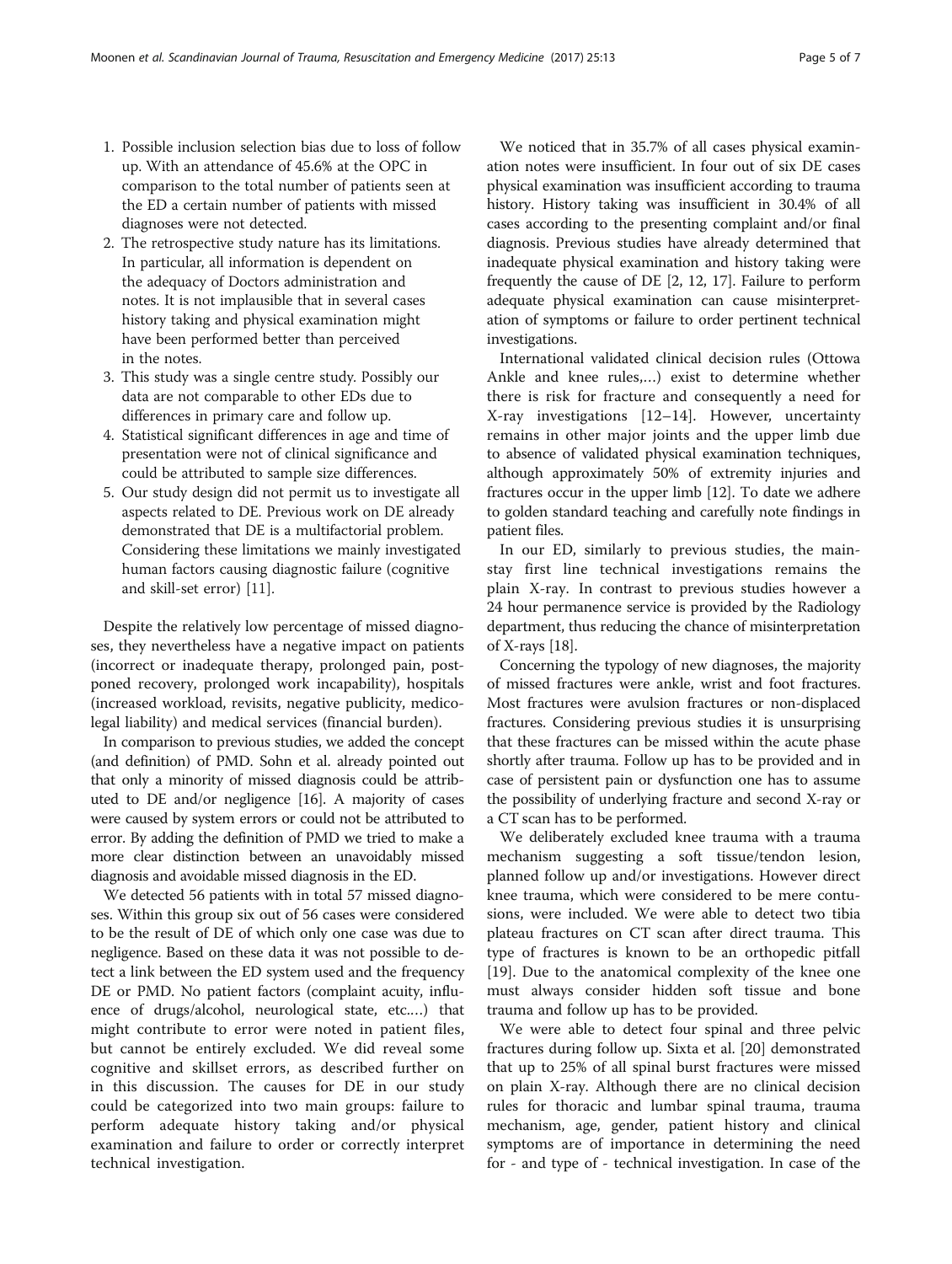<span id="page-5-0"></span>cervical spine, the Canadian C-spine rules are a reliable and internationally validated method to evaluate the necessity of radiologic investigation [[13](#page-6-0), [20](#page-6-0)]. Similarly, up to 30% of pelvic fractures will be missed on plain X-ray [[21\]](#page-6-0). In case of negative x-ray and inability to put full weight on the affected side, one must consider performing additional CT scan in the ED to exclude underlying fractures.

Planned follow up of minor trauma patients who are discharged from the ED with negative investigations should be provided, whether it be at General Practitioners office at Specialists office or at an OPC (as provided in our institution). Ambulatory follow up has several advantages. Firstly, there is a reduction in the number of return visits by dissatisfied patients with persistent complaints to the ED thus reducing workload in the ED. Secondly it gives the opportunity for follow up in case of doubt. Thirdly one can plan secondary investigations, thus reducing workload in the ED rendering better service to our patients. This implies cooperation of patients and the willingness to adhere to planned follow up on the one hand and adequate and full explanations by the emergency physicians on the other hand.

In future studies and follow up we would advise a more extensive inquiry into all aspects leading to diagnostic error in the ED.

# Conclusion

Both primary missed diagnosis and diagnostic error have relatively low prevalence but can have a serious impact on patients, hospitals and medical services. Planned follow up is an important tool to timely detect primary missed diagnosis and prevent diagnostic error after ED admission. Risks for medico legal litigation can be largely prevented by giving adequate information to patients and offering adequate follow up. By organizing teaching moments on screening tools, history taking and adapted technical investigations in function of trauma severity and mechanism we anticipate to reduce diagnostic error in the ED to an absolute minimum  $\left($  <1%). Further studies should apply a wider (multidimensional) approach to reveal systemic and human factors causing diagnostic error and primary missed diagnosis. Reassessing the frequency of diagnostic error on a timely basis can be used as a key performance indicator in a quality assessment program.

## Abbreviations

DE: Diagnostic error; ED: Emergency Department; OPC: Outpatient Clinic; PMD: Primary missed diagnosis

### Acknowledgements

We would like to thank Prof. Dr. M Sabbe, Department of Emergency medicine University Hospitals of Leuven, for his appreciated expert opinion and advice in writing in this article.

# Funding

None declared, no external funding was used.

#### Availability of data and materials

The datasets used and/or analysed during the current study available from the corresponding author on reasonable request.

#### Authors' contributions

MPJ made a draft of the study design, analyzed the data and wrote the actual manuscript. ML collected data in the OPC and gave his expert opinion during analysis of data. BW provided expert opinion and revised the manuscript concerning grammatical and linguistic errors. FT supervised all work, gave his expert opinion during analysis of data, reviewed the manuscript and aided in rewriting the manuscript to its final shape. All authors read and approved the final manuscript.

#### Authors' information

MPJ is a Senior Resident Emergency Medicine. This study and manuscript were carried out in context of his Master paper. During his internship in Genk we (ML, FT and BW) found a common interest in an effort to detect and prevent missed diagnosis. Since no literature on this subject is published in Belgium we have tried to make a conclusive retrospective study concerning most frequent missed diagnosis.

#### Competing interests

The authors declare that they have no competing interests.

#### Consent for publication

Not applicable.

#### Ethics approval and consent to participate

Because of the retrospective nature of this study the Ethics committee of Ziekenhuis Oost-Limburg, chairman Dr. P. Noyens, waived the need for ethical approval.

#### Author details

<sup>1</sup>Department of Anesthesiology, Critical and Emergency Medicine and Pain Therapy, Ziekenhuis Oost Limburg Genk, Schiepsebos 11, 3600 Genk, Belgium. <sup>2</sup>Department of General Surgery, Ziekenhuis Oost Limburg Genk, Schiepsebos 11, 3600 Genk, Belgium.<sup>3</sup>, leperstraat 43, 2300 Turnhout, Belgium.

### Received: 6 December 2016 Accepted: 10 February 2017 Published online: 14 February 2017

#### References

- 1. Elshove-Bolk J, Simons M, Cremers J, van Vugt A, Burg M. A description of emergency department-related malpractice claims in the Netherlands: closed claims study 1993–2001. Eur J Emerg Med. 2004;11:247–50.
- 2. Guly HR. Diagnostic errors in an accident and emergency department. Emerg Med J. 2001;18:263–9.
- 3. Studdert DM, Mello MM, Gawande AA, Gandhi TK, Kachalia A, Yoon C, et al. Claims, errors, and compensation payments in medical malpractice litigation. N Engl J Med. 2006;354(19):2024–33.
- 4. Bartlett EE. Physicians' cognitive errors and their liability consequences. J Healthc Risk Manag. 1998;18(4):62–9.
- 5. Thomas EJ, Studdert DM, Burstlin HR, Orav EJ, Zeena T, Williams EJ. Incidence and types of adverse events and negligent care in Utah and Colorado. Med Care. 2000;38(33):261–71.
- 6. Fordyce J, Blank FSJ, Pekow P, Smithline HA, Ritter G, Gehlbach S, et al. Errors in a Busy Emergency Department. Ann Emerg Med. 2003;42:324–33.
- Mounts J, Clingenpeel J, McGuire E, Byers E, Kireeva Y. Most Frequently Missed Fractures in the Emergency Department. Clin Pediatr. 2010;50(3):183–6.
- 8. Hallas P, Ellingsen T. Errors in fracture diagnoses in the emergency department – characteristics of patients and diurnal variation. Emerg Med. 2006;6:4.
- 9. Localio AR, Lawthers AG, Brennan TA, Laird NM, Hebert LE, Peterson LM, et al. Relation between malpractice claims and adverse events due to negligence. N Engl J Med. 1991;325:245–51.
- 10. Greenberg R, Kaplan O, Kashtan H, Hadad R, Becker T, Kluger Y. Return visits to t12he emergency room after minor trauma from motor vehicle accidents. Eur J Emerg Med. 2000;7:113–7.